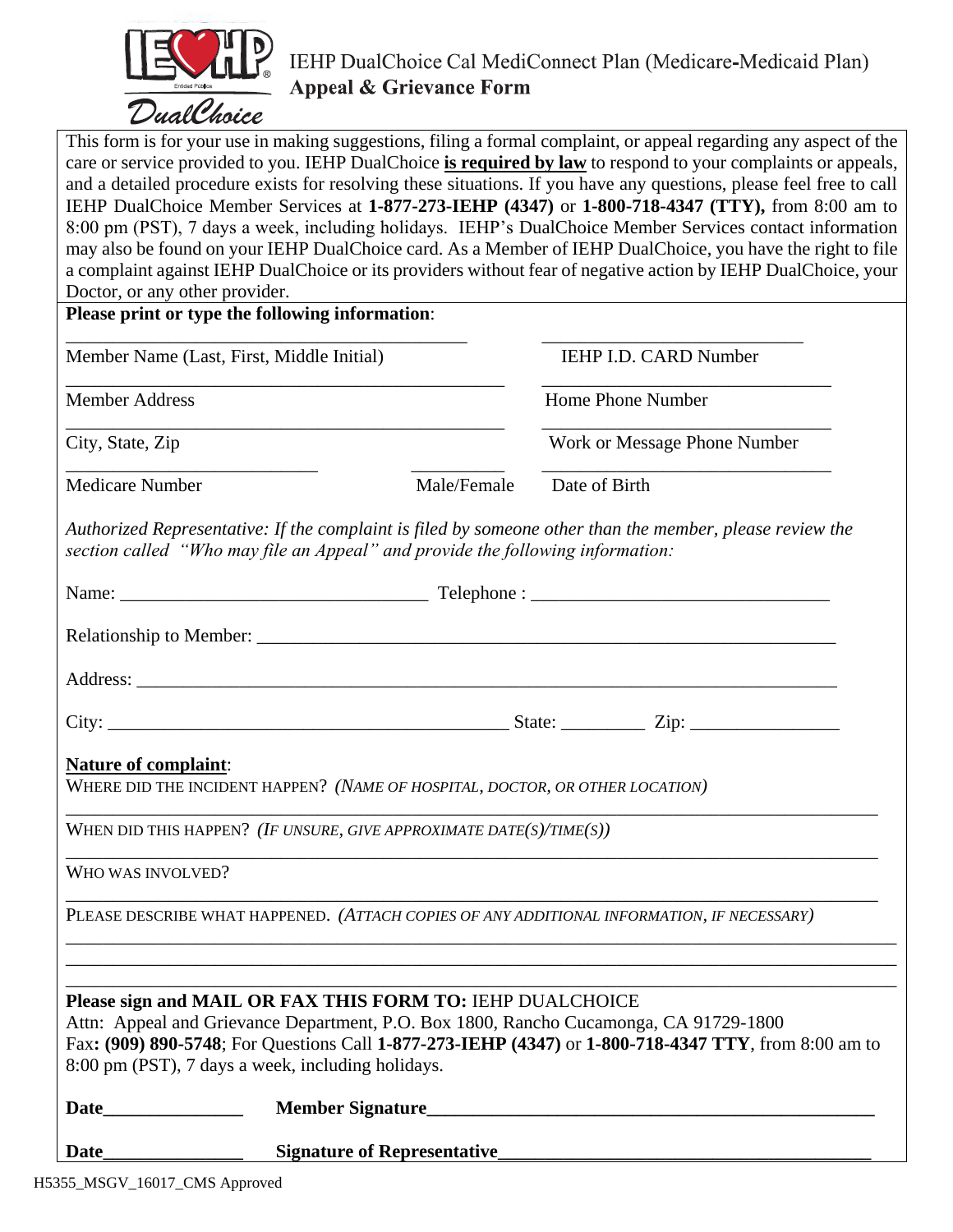### **You may have the right to appeal.**

To exercise your appeal rights, file your appeal in writing within 60 calendar days after the date of your original denial notice. Your plan can give you more time if you have a good reason for missing the deadline.

#### **Who May File An Appeal?**

You or someone you name to act for you (your **authorized representative**) may file an appeal. You can name a relative, friend, advocate, attorney, doctor, or someone else to act for you. Others, not previously mentioned may already be authorized under State law to act for you.

You can call us at **1-877-273-IEHP (4347)** to learn how to name your authorized representative. If you have a hearing or speech impairment, please call us at TTY/ TDD **1-800-718-4347**, from 8:00 am to 8:00 pm (PST), 7 days a week, including holidays.

If you want someone to act for you, you and your authorized representative should sign, date, and send us page 1 of this form, which will serve as a statement naming that person to act for you.

## **IMPORTANT INFORMATION ABOUT YOUR APPEAL RIGHTS**

*For more information about your appeal rights, call your plan or see your Evidence of Coverage*.

### **There Are Two Kinds of Appeals You Can File:**

**Standard (30 days)** - You can ask for a standard appeal. Your plan must give you a decision no later than 30 days after it gets your appeal. (Your plan may extend this time by up to 14 days if you request an extension, or if it needs additional information and the extension benefits you.)

**Fast (72-hour review)** - You can ask for a fast appeal if you or your doctor believe that your health could be seriously harmed by waiting too long for a decision. Your plan must decide on a fast appeal no later than 72 hours after it gets your appeal. (Your plan may extend this time by up to 14 days if you request an extension, or if your plan needs additional information and the extension benefits you.)

- If any doctor asks for a fast appeal for you, or supports you in asking for one, and the doctor indicates that waiting for 30 days could seriously harm your health**,** your plan will automatically give you a fast appeal.
- If you ask for a fast appeal without support from a doctor, your plan will decide if your health requires a fast appeal. If your plan does not give you a fast

appeal, your plan will decide your appeal within 30 days.

### **What Do I Include With My Appeal?**

You should include: your name, address, Member ID number, reasons for appealing, and any evidence you wish to attach. You may send in supporting medical records, doctors' letters, or other information that explains why your plan should provide the service.

Call your doctor if you need this information to help you with your appeal. You may send in this information or present this information in person if you wish.